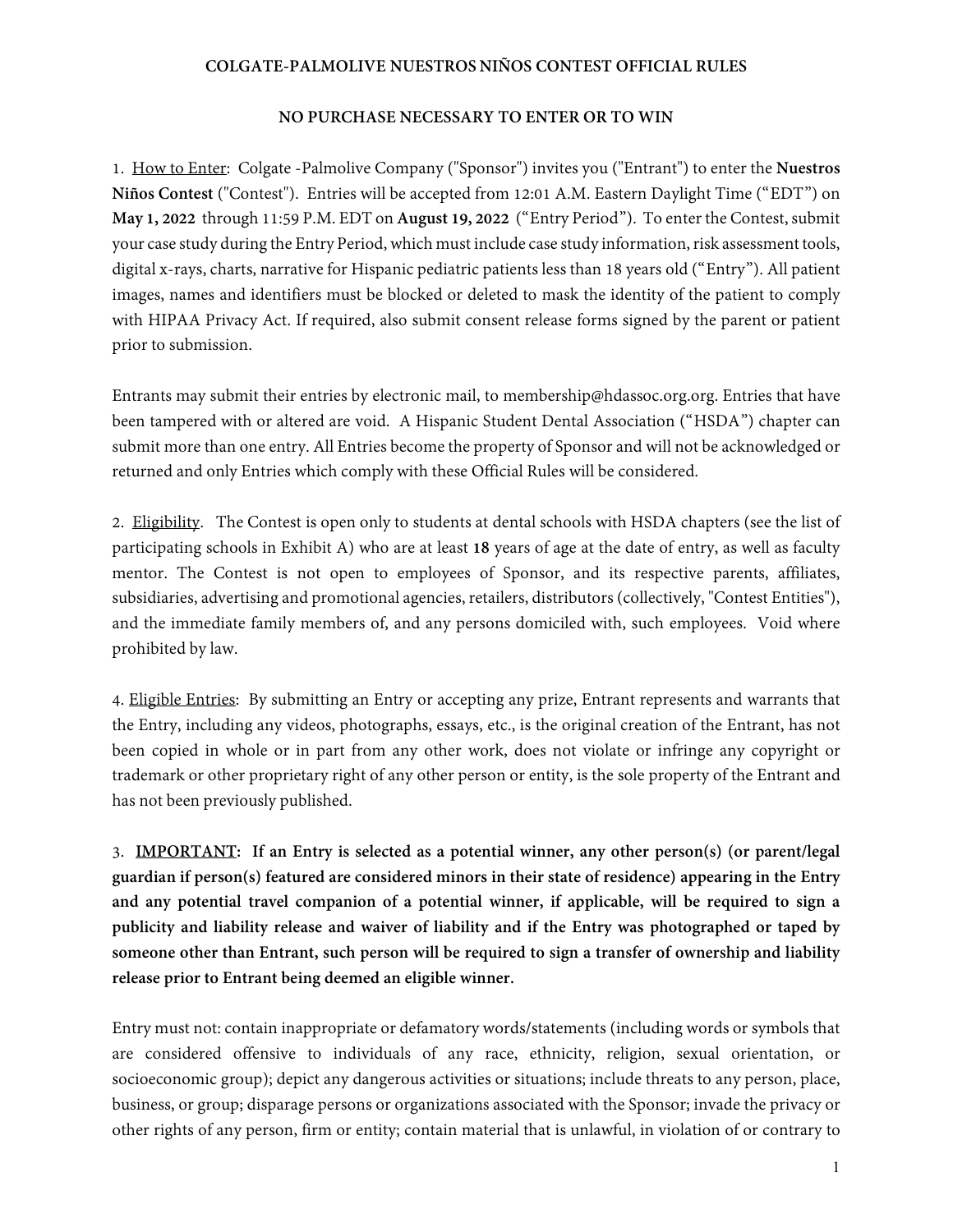any and all applicable federal, state, or local laws or regulations; display any commercial/corporate advertising (including, but not limited to, corporate logos, brand names, trademarks, slogans, political, personal and religious statements); contain material that promotes bigotry, racism, hatred or harm against any group or individual or promotes discrimination based on race, sex, religion, nationality, disability, sexual orientation or age; contain material that is inappropriate, indecent (including, but not limited to, nudity or pornography), profane, obscene, hateful, tortuous, slanderous or libelous and may not in any way reference persons or organizations without their written permission; contain material that violates or infringes another's rights, including, but not limited to, privacy, publicity or intellectual property rights, or that constitutes copyright infringement; communicate messages or images inconsistent with the positive images and/or goodwill to which Sponsor wishes to associate. Sponsor reserves the right, in its sole discretion, to disqualify any Entry that, in its sole opinion, refers, depicts or in any way reflects negatively upon the Sponsor, the Contest or any other person or entity, or does not comply with these requirements or these Official Rules. **Submissions must be suitable for presentation in a public forum, including, but not limited to, television commercials, in sole determination of Sponsor.**

## 4. Judging Criteria:

Contest submission should include:

- 1. A report detailing:
- The patients dental and medical history and treatment plan
- Considerations for cultural and socioeconomic factors
- Preventive evaluation and recommendations
- Patient outcomes

The entries received during the Entry Period which comply with these Official Rules will be judged on –

- 1. Thoroughness of dental evaluation and treatment plan (30%)
- 2. Consideration of cultural and socioeconomic factors (20%)
- 3. Preventive evaluation and recommendations (30%)
- 4. Patient outcomes (20%)

Representatives of Sponsor and Hispanic Dental Association (HDA) will choose the winners. In the event of a tie, the tying Entry with the highest score for thoroughness of dental evaluation and treatment plan will be the winner. In the event of a further tie, the entrants will be re-judged based on prevention evaluation and recommendations . The decision of the judges is final.

5. Prizes: One (1) Grand Prize and one (1) Runner Up Prize ("Prizes") will be awarded, consisting of:

The \$5,000 Grand Prize will be awarded to the student with the winning case study. The runner up prize will be awarded \$3,000. The award winning students' HSDA Chapters will also receive \$500 each. The two student Prize winners and one faculty advisor from each winning school will also receive funding to include airfare (up to \$500 each), registration and 1 night's hotel accommodation (approximate value \$1,200 per person) to attend the Hispanic Dental Association Student Regional Meeting. ARV of all prizes: \$15,000. Trip includes: round-trip coach air transportation for each student and each faculty advisor to The Annual Meeting from a major commercial airport in the United States, near the winner's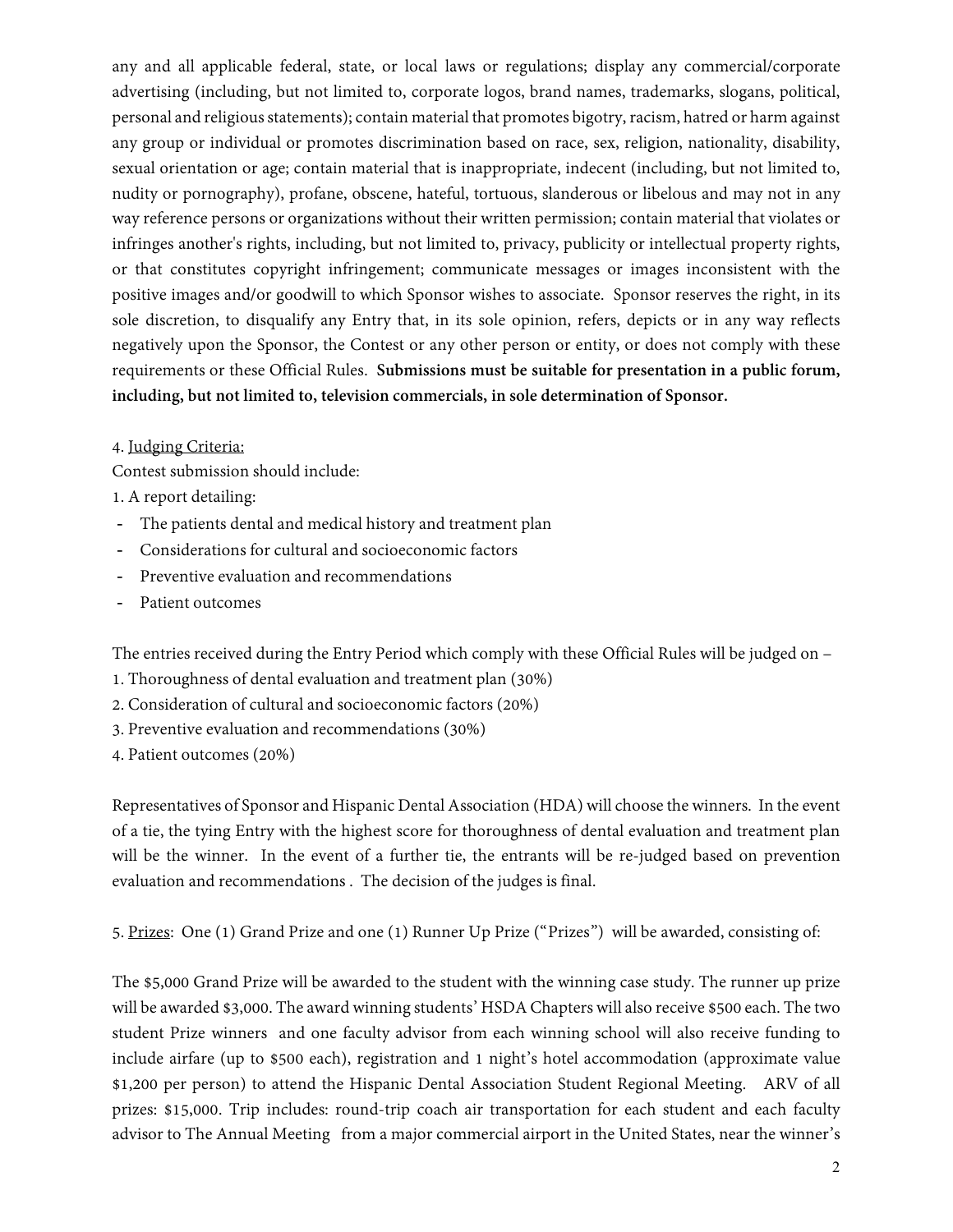primary residence, as determined by Sponsor and hotel, **1**-night hotel accommodations, and meals. In the event a Winner resides within 150 miles of Location, Sponsor reserves the right to substitute ground transportation for air transportation. All other expenses not specifically mentioned herein, including but not limited to, food, beverages, additional hotel amenities or fees and gratuities, are the responsibility of the winner and traveling companions. Winner and travel companions must travel on the same itinerary. Travel and hotel accommodations are subject to availability. Certain blackout dates and material restrictions may apply. Arrangements for the fulfillment of the Prize will be made by Sponsor. The trip portion of the prize may be canceled without liability or substitution of another prize if Sponsor reasonably believes such termination or change is advisable due to the COVID-19 pandemic, or if the HDA meeting is canceled or postponed**.** The Prize is non-transferable and no substitution by winners or cash equivalent is allowed. Sponsor reserves the right to substitute a Prize of equal or greater value at its sole discretion. All fees, federal, state, local tax payments and reporting or other expenses relating to the use, acceptance and possession of prize are the sole responsibility of the winner. An IRS Form 1099 will be filed on behalf of winner for the retail value of the Prize. Any minor guest must be accompanied by parent/legal guardian on trip.

6. Winner Notification: Each winner will be notified by email, phone or both at the discretion of the Sponsor on or about **August 31, 2022**. The return of a prize notification as undeliverable or inability to contact a potential winner may result in disqualification and an alternate winner may be selected. Winners (or parent/legal guardian if potential Winner is deemed a minor in his/her state of residence) and any person depicted in the Entry and any person who took or recorded the Entry and any travel companion of the winner will be required to execute and return within fourteen (14) days of notification an affidavit of eligibility, a liability release, a publicity release and a transfer of ownership, as applicable (collectively, "Release"), except where prohibited by law. Failure to sign and return the Release within fourteen (14) days, or to comply with any term or condition of these Official Rules or the prize notification letter will result in a potential winner's disqualification, the forfeiture of his or her interest in the prize, and the award of the prize to an alternate winner.

Sponsor reserves the right to conduct a background check of any and all public records relating to the winner and all persons depicted in the Entry, including, without limitation, civil and criminal court records and police reports. To the extent necessary under law, a potential winner and all persons depicted in the Entry (or parent/legal guardian if person is deemed a minor) shall authorize this background check. In that regard, the potential winner and all persons depicted in the Entry (or parent/legal guardian if that person is deemed a minor) will be obligated to provide necessary contacts and information so that Sponsor may conduct such background checks. In the event that Sponsor decides in its sole discretion to do a background check and any potential winner or any person (or parent/legal guardian if person is deemed a minor) refuses to agree to a background investigation, or if Sponsor finds that Entrant or any such person has been convicted of a felony or if information discovered is deemed potentially harmful to the image of the Sponsor (as determined by Sponsor in its sole discretion), potential winner maybe disqualified and an alternate may be selected. Sponsor reserves the right (in its sole discretion) to disqualify any potential winner based on background check results.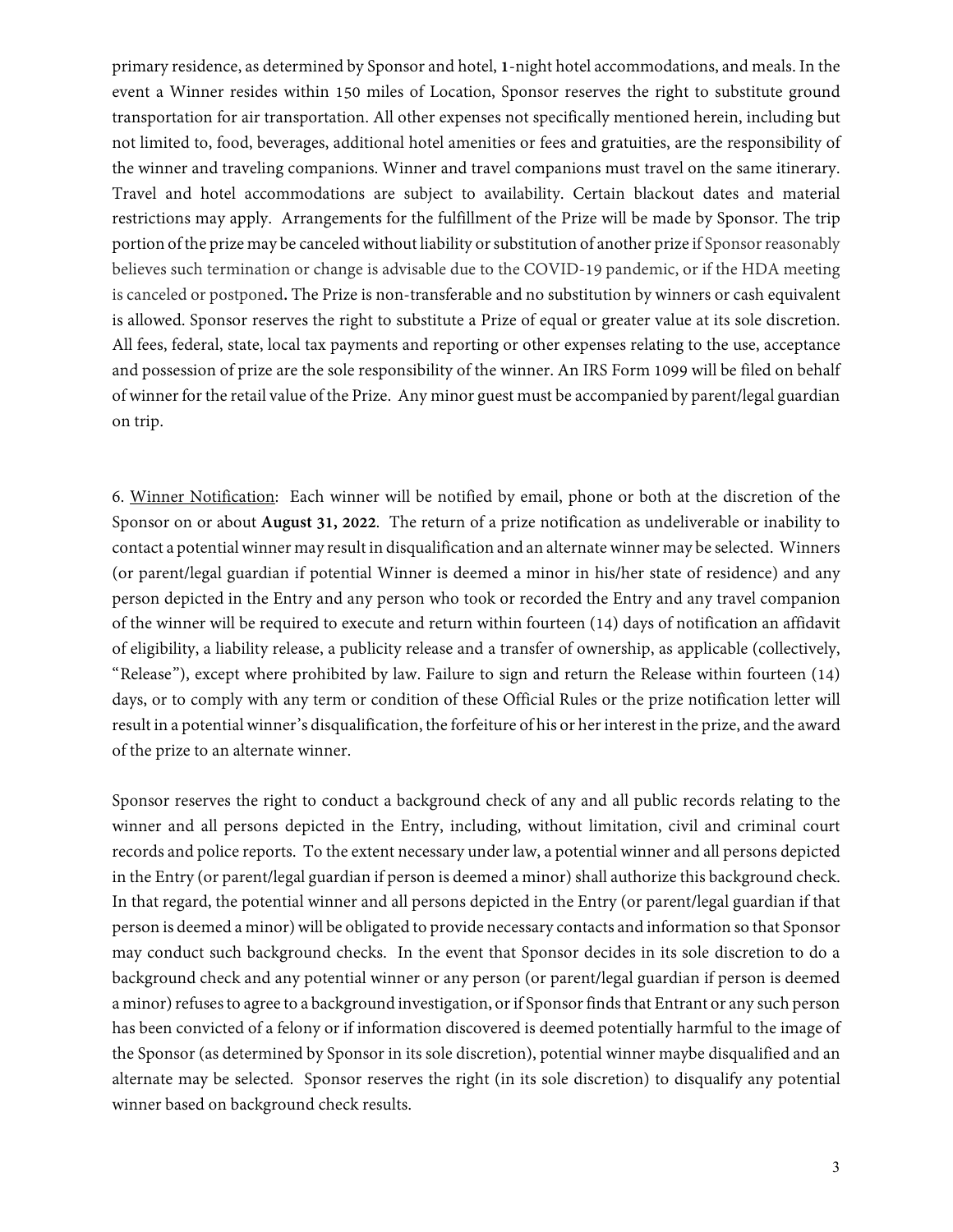Submission of the Entry grants Sponsor and its agents an unlimited worldwide, perpetual license and right to use, publicly perform and use the Entry in any way, including, without limitation, in partial and edited form, in any and all media, without limitation, without consideration to the Entrant or any other person. Sponsor also permits the HSDA chapter from which each Entry was received to use, publicly perform and use the Entry in any way, including, without limitation, in partial and edited form, in any and all media, without limitation; however, such dental school may not license or otherwise transfer such rights to any third party, including but not limited to a competitor of Sponsor.

7. General Terms. Entrants on their behalf, and on behalf of their respective heirs, executors, administrators, legal representatives, successors and assigns agree to release, defend, indemnify and hold harmless Contest Entities, and those working on their behalf, and each of their respective officers, directors, representatives, employees, agents, successors and assigns, from any damage, injury, death, loss or other liability, either at law or equity, whether known or unknown, asserted or non-asserted, that may arise from or in any way relate to any Entrant's participation in this Contest or the awarding, acceptance, use or misuse of any Prize, including any travel related activities. Any and all disputes, claims, and causes of action arising out of or in connection with this Contest, shall be resolved individually, without resort to any form of class action. This Contest shall be governed by, and construed in accordance with, the laws of the State of New York, regardless of principles of conflicts of laws that may require the application of the laws of another jurisdiction. Any action or litigation concerning this Agreement shall take place exclusively in the federal or state courts sitting in New York, New York, and each Entrant expressly consents to the jurisdiction of and venue in such courts and waives all defenses of lack of jurisdiction and inconvenient forum with respect to such courts. Each Entrant agrees to service of process by mail or other method acceptable under the laws of the State of New York. ANY CLAIMS, JUDGMENTS AND/OR AWARDS SHALL BE LIMITED TO ACTUAL OUT-OF-POCKET COSTS ASSOCIATED WITH ENTERING THIS CONTEST. ENTRANT HEREBY WAIVES ANY RIGHTS OR CLAIMS TO ATTORNEYS' FEES, INDIRECT, SPECIAL, PUNITIVE, INCIDENTAL OR CONSEQUENTIAL DAMAGES OF ENTRANT, WHETHER FORESEEABLE OR NOT AND WHETHER BASED ON NEGLIGENCE OR OTHERWISE. In the event Sponsor is prevented from continuing with the Contest as contemplated herein, due to events, including but not limited to, fire, flood, earthquake, explosion, pandemic or quarantine, labor dispute or strike, act of God or public enemy, satellite or equipment failure, riot or civil disturbance, terrorist threat or activity, war (declared or undeclared) or any federal, state, or local government law, order, or regulation, or order of any court or other causes not within Sponsors' control, Sponsor shall have the right to modify, suspend, extend or terminate the Contest. Sponsor is not responsible for any typographical or other error in the printing of the offer, Official Rules, administration of the Contest or in the announcement of any winner or Prize. Entry materials/data that have been tampered with or altered, or mass Entries or Entries generated by a script, macro or use of automated devices are void. The Sponsor is not responsible for: (i) lost, late, misdirected, damaged, illegible or postage due mail/Entries; (ii) error, omission, interruption, deletion, defect, delay in operations or transmission, theft or destruction or unauthorized access to or alterations of Entry materials, or for technical, network, telephone equipment, electronic, computer, hardware or software malfunctions of any kind, or inaccurate transmission of or failure to receive Entry information by Sponsor on account of technical problems or traffic congestion on the Internet or at any web site or any combination thereof; (iii) any injury or damage to Entrant's or any other person's computer related to or resulting from participating in the Contest, or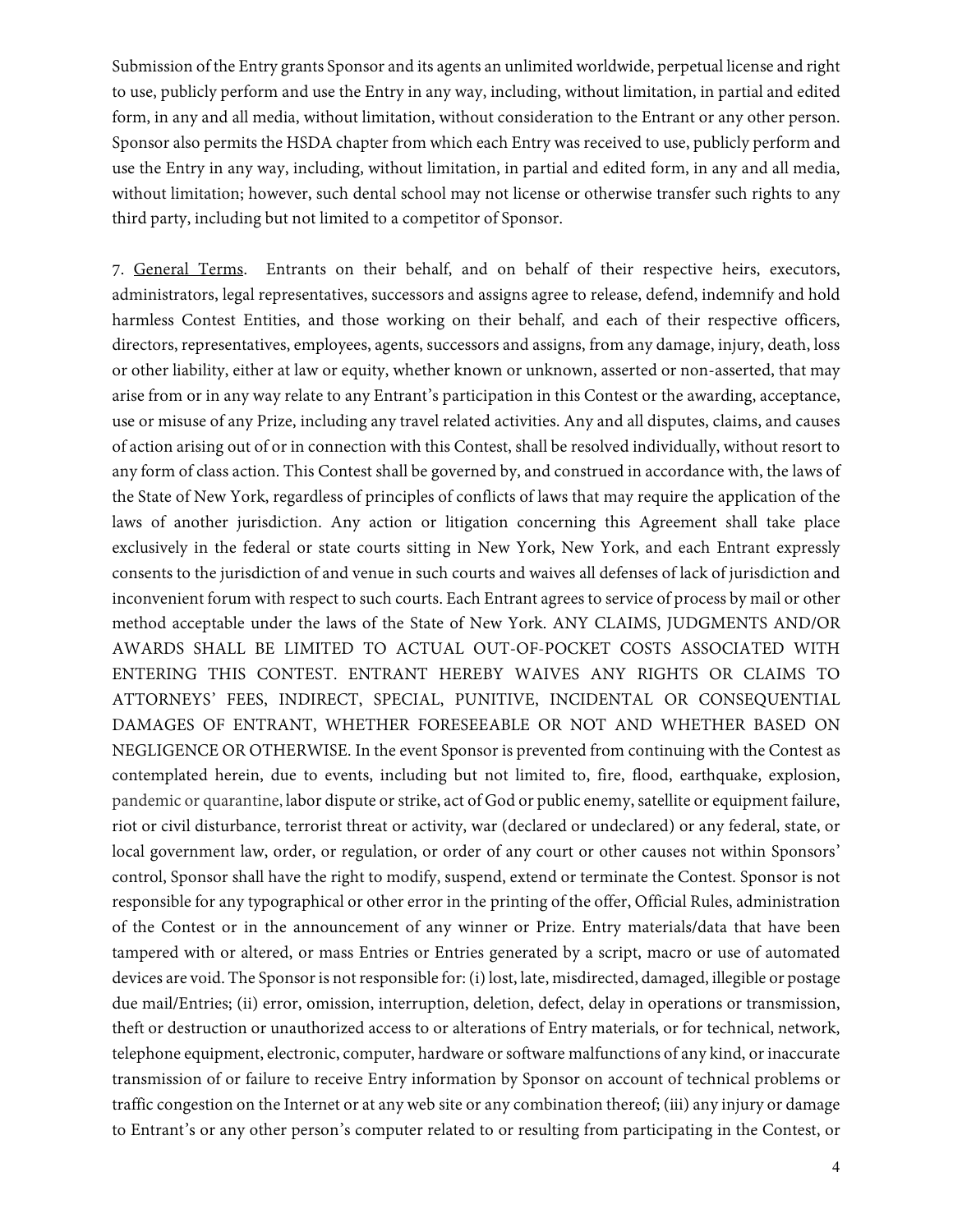(iv) the failure of any third party to comply with the instructions and proper administration of this Contest. By participating in the Contest, Entrant (x) agrees to be bound by these Official Rules, including all eligibility requirements, and (y) agrees to be bound by the decisions of Sponsor, which are final and binding in all matters relating to the Contest. Failure to comply with these Official Rules may result in disqualification from the Contest. Sponsor reserves the right to: permanently disqualify from any Contest it sponsors any person it believes has intentionally violated these Official Rules; and terminate the Contest or the online portion of the Contest if it becomes technically corrupted (including if a computer virus or system malfunction inalterably impairs its ability to conduct the Contest), or to select winners from among all eligible Entries received prior to termination. LEGAL WARNING: ANY ATTEMPT BY AN INDIVIDUAL, WHETHER OR NOT AN ENTRANT, TO DELIBERATELY INTERFERE WITH THE OPERATION OF THE CONTEST, IS A VIOLATION OF CRIMINAL AND CIVIL LAWS AND SPONSOR RESERVES THE RIGHT TO SEEK DAMAGES AND DILIGENTLY PURSUE ALL REMEDIES AGAINST ANY SUCH INDIVIDUAL TO THE FULLEST EXTENT PERMITTED BY LAW.

8. Administrator: All decisions of the Sponsor and the judges shall regarding the selection of winners and all other aspects of the Contest shall be final and binding in all respects. Sponsor will not be responsible for typographical or printing or other errors, administration of the Contest, the announcement of the prizes or other inadvertent errors in these Official Rules or in other materials relating to the Contest.

9. Winners' List: The name of the winners may be obtained by mailing a self-addressed, stamped envelope (postage not required for Vermont residents) after August 30, 2021 to Sponsor at: Colgate-Palmolive Company, Attention: Nuestros Niños Contest, 300 Park Avenue, New York, NY 10022.

10. Privacy: To learn more about the ways Sponsor may use and share your information and about your privacy choices, read the Colgate-Palmolive's Privacy Statement at [http://www.Colgate.com/app/Colgate/US/Corp/LegalPricacy.cvsp.](http://www.colgate.com/app/Colgate/US/Corp/LegalPricacy.cvsp)

**Exhibit A**

**List of Eligible Dental Schools**

# **ALABAMA**

University of Alabama, School of Dentistry

#### **ARIZONA**

A.T. Still University Arizona School of Dentistry and Oral Health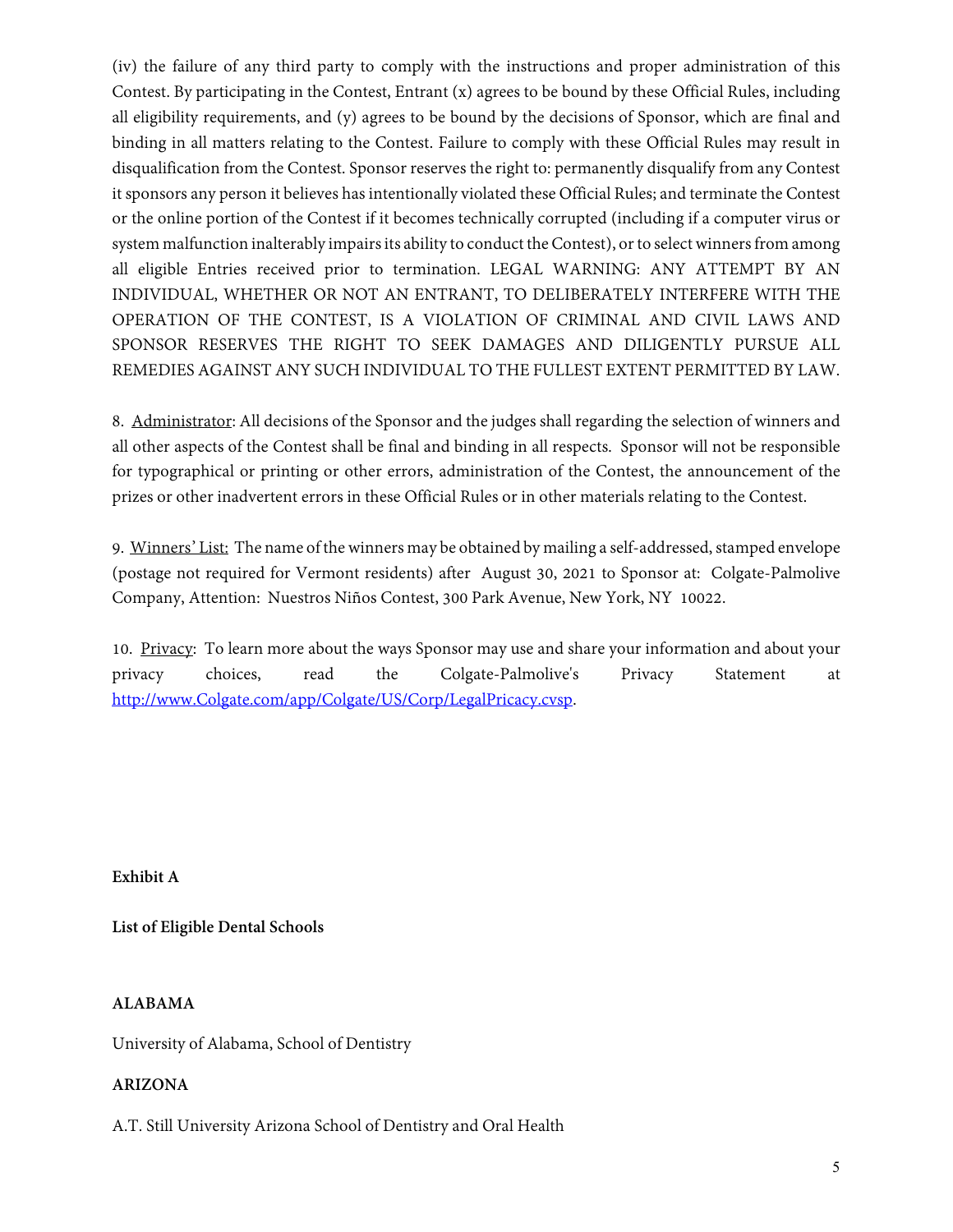Midwestern University School of Dental Medicine at Glendale AZ

# **CALIFORNIA**

The Herman Ostrow School of Dentistry of University of Southern California

University of California Los Angeles

UCSF School of Dentistry

University of the Pacific

Western University

# **CONNECTICUT**

University of Connecticut School of Dental Medicine

## **COLORADO**

University of Colorado School of Dental Medicine

## **FLORIDA**

University of Florida, College of Dentistry

NOVA Southeastern College of Dental Medicine

LECOM School of Dental Medicine

# **GEORGIA**

Dental College of Georgia at Augusta University

#### **ILLINOIS**

University of Illinois-Chicago Dental School

## **INDIANA**

Indiana University School of Dentistry

# **IOWA**

The University of Iowa College of Dentistry

## **KENTUCKY**

University of Kentucky College of Dentistry

University of Louisville Dental School

# **LOUISIANA**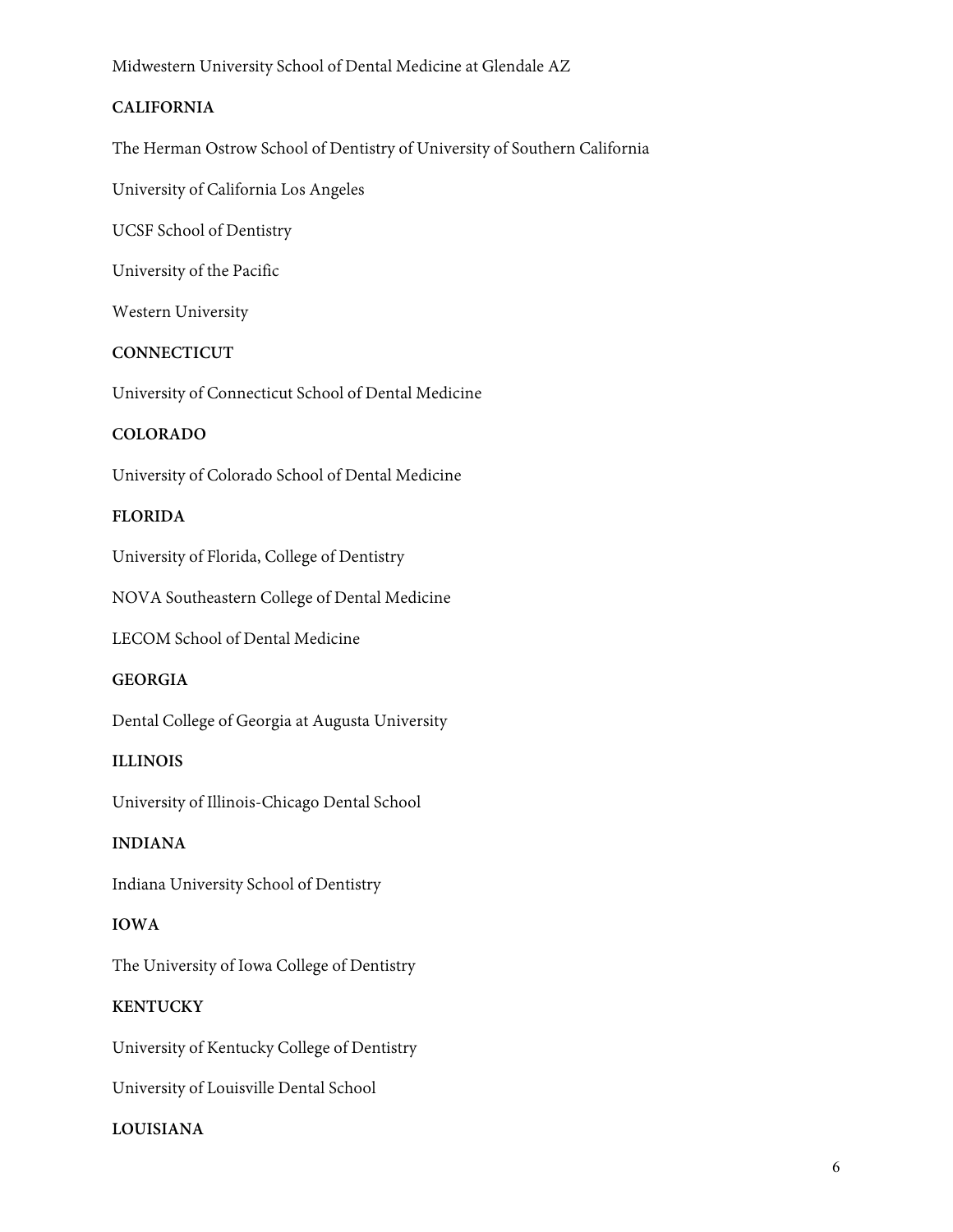#### LSU - New Orleans

## **MAINE**

University of New England College of Dental Medicine

# **MARYLAND**

University of Maryland, Baltimore College of Dental Surgery

#### **MASSACHUSETTS**

Tufts University

Boston University Goldman School of Dental Medicine

# **MICHIGAN**

University of Michigan School of Dentistry

University of Detroit Mercy School of Dentistry

## **MINNESOTA**

University of Minnesota

#### **MISSISSIPPI**

University of Mississippi School of Dentistry

#### **MISSOURI**

University of Missouri Kansas City

### **NEBRASKA**

Creighton University

## **NEVADA**

University of Nevada – Las Vegas School of Dental Medicine

#### **NEW JERSEY**

Rutgers School of Dental Medicine

#### **NEW YORK**

Columbia University College of Dental Medicine

New York University College of Dentistry

State University of New York at Buffalo School of Dental Medicine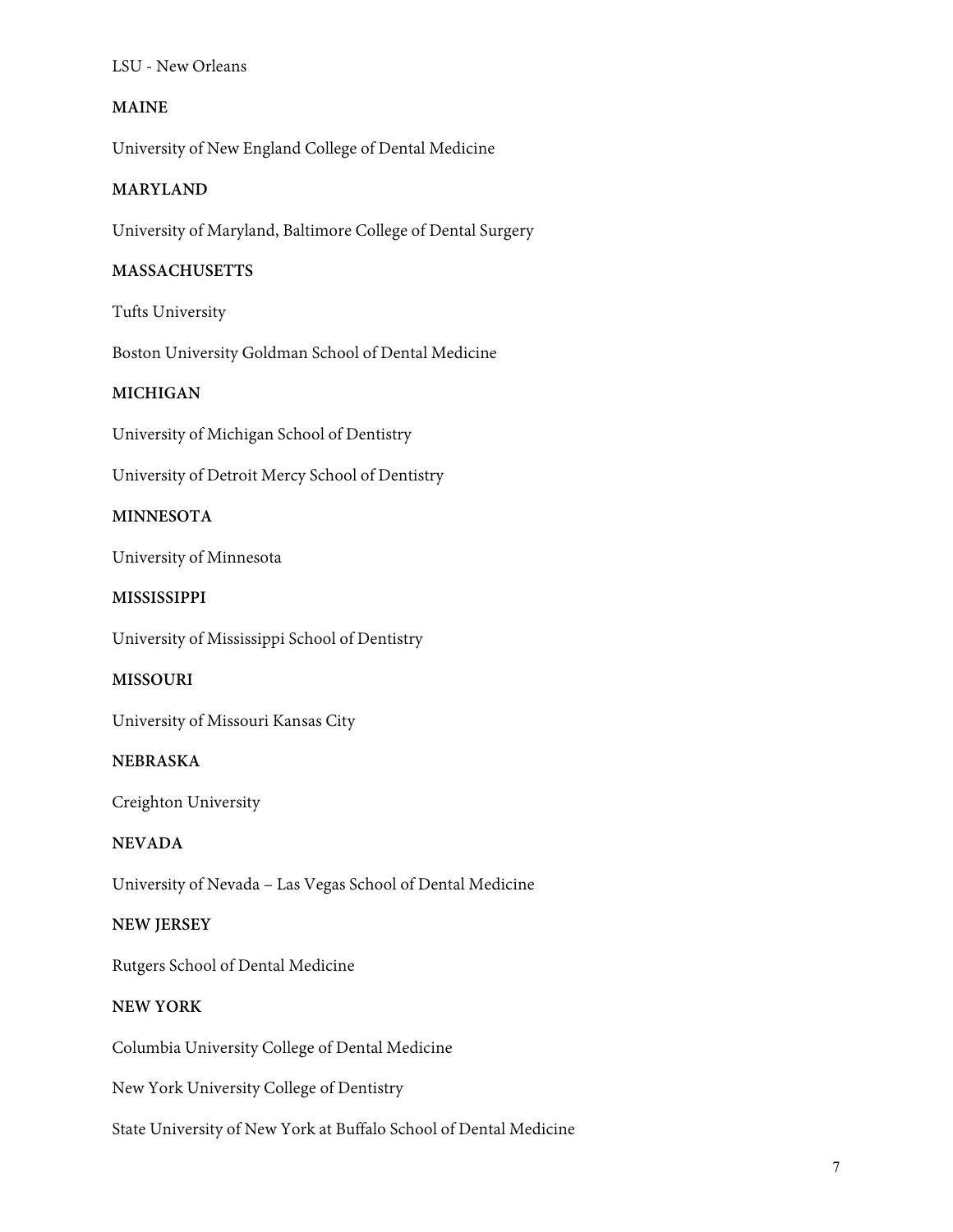Touro College of Dental Medicine

## **NORTH CAROLINA**

East Carolina University of School of Dental Medicine

University of North Carolina Chapel Hill School of Dentistry

## **OHIO**

Case Western Reserve University

Ohio State University College of Dentistry

## **OREGON**

Oregon Health & Science University

Pacific University School of Dental Hygiene Studies

#### **PENNSYLVANIA**

University of Pittsburgh

Temple University School of Dentistry

University of Pennsylvania

## **PUERTO RICO**

University of Puerto Rico School of Dentistry

# **SOUTH CAROLINA**

Medical School of South Carolina

#### **TENNESSEE**

Meharry Medical College of Dentistry

University of Tennessee College of Dentistry

## **TEXAS**

University of Texas - School of Dentistry at Houston

University of Texas – San Antonio

Texas A&M University Baylor College of Dentistry

### **UTAH**

Roseman University College of Dental Medicine